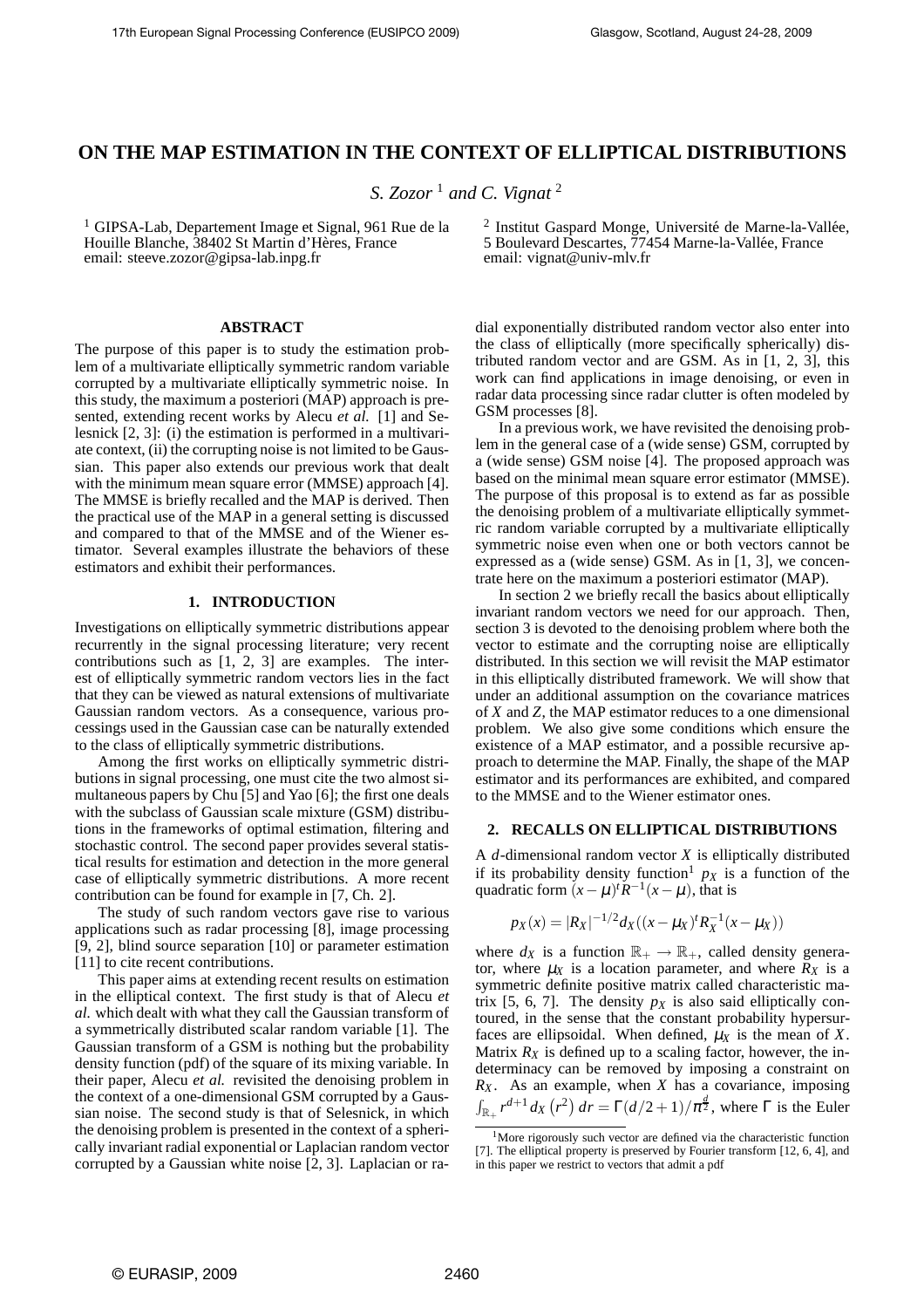Gamma function, removes this indeterminacy, implying that  $R_X$  is the covariance matrix of *X*. Finally, note that for any invertible matrix *M*, vector *MX* remains elliptically distributed. In particular, the elliptical vector  $R_X^{-1/2}X$  has a characteristic matrix equal to the  $(d \times d)$  identity, and is said spherically or orthogonally invariant (or distributed).

In the sequel, without loss of generality, we will focus on the situation where  $\mu_X = 0$ .

In the case where function  $s \mapsto d_X(s)$  admits an inverse Laplace transform (see [5]), the pdf  $p<sub>X</sub>$  can be expressed as

$$
p_X(x) = \int_0^{+\infty} f_a(a) \mathcal{G}(x|_{a^2 R_X}) da \tag{1}
$$

where  $\mathscr{G}(x|_R) = (2\pi)^{-\frac{d}{2}} |R|^{-\frac{1}{2}} \exp\left(-\frac{x^t R^{-1} x}{2}\right)$  $\big)$  denotes the *d*-

dimensional zero-mean Gaussian pdf with covariance matrix *R*. Integrating  $p_X$  over *x* shows that, provided that integration signs can be exchanged, function *f<sup>a</sup>* sums to 1. Moreover, under the condition that  $d<sub>X</sub>$  is a completely monotone function, function  $f_a$  is nonnegative [6, 13, 14] and hence is a pdf. In terms of random vector, *X* has then the stochastic representation of a Gaussian scale mixture  $(GSM)^2 X \stackrel{d}{=} AN$ where  $A \sim f_a$  and *N* is a Gaussian vector independent of *A*, of covariance matrix  $R_X$ ,  $N \sim \mathscr{G}(\cdot|_{R_X})$ . Equality is in the sense of distributions. When the decomposition (1) holds but *f<sup>a</sup>* is not a pdf, we will call *X* wide sense GSM.

Many properties of elliptically distributed random vector can be found in [5, 6, 7].

### **3. RANDOM VECTOR ESTIMATION IN THE ELLIPTICALLY FRAMEWORK**

We consider the generalization of the problem of [1, 3] of estimating a *d*-dimensional random vector *X* elliptically distributed and with covariance matrix  $R_X$ , from a noisy observation

$$
Y = X + Z \tag{2}
$$

where the noise *Z* is assumed independent of *X* and elliptically distributed with covariance matrix  $R_Z$ . As in [1, 3], we assume that both covariance matrices *R<sup>X</sup>* and *R<sup>Z</sup>* and pdfs  $p_X$  and  $p_Z$  are known. This problem generalizes [1] in the sense that dimension *d* is arbitrary and that *Z* can be non-Gaussian. It also generalizes [2, 3] which also restricted *Z* to be Gaussian and *X* to be radially exponential or Laplacian respectively.

Multiplying the observation by an adequate matrix, as done in [4], the problem can be restricted to the case where  $R_Z = I$  (pre-whitening of *Z*) and  $R_X = \Delta$  diagonal (adequate rotation after the pre-whitening of *Z*).

#### **3.1 Recall on the Minimum Mean Square Estimation**

The well-known Minimum Mean Square Error (MMSE) estimator of *X* based on the observation *Y*, *i.e.* the vector *X* that minimizes the quadratic error  $E[\|\hat{X} - X\|^2]$ , is given by the conditional mean [15],  $\widehat{X}_{mmse} = E[X|Y]$ . We have previously shown that, when both *X* and *Z* are wide sense GSM, with mixing functions  $f_a$  and  $f_b$  respectively, the MMSE estimator writes

$$
\widehat{X}_{mmse} = \frac{\int_{\mathbb{R}_+^2} \mathscr{G}(y|_{a^2\Delta+b^2I}) a^2 f_a(a) f_b(b) (a^2 \Delta + b^2 I)^{-1} da db}{\int_{\mathbb{R}_+^2} \mathscr{G}(y|_{a^2 \delta + b^2 I}) f_a(a) f_b(b) da db} \Delta y
$$
\n(3)

which requires integrations over  $\mathbb{R}^2_+$  instead of the integrations over  $\mathbb{R}^d$  required in general.

When both *X* and *Z* are Gaussian, one recovers the Wiener estimator

$$
\widehat{X}_{w} = (\Delta + I)^{-1} \Delta y = (I + \Delta^{-1})^{-1} y \tag{4}
$$

which is also the best linear estimator in the mean square error (MSE) sense, for any uncorrelated vectors *X* and *Z* [15].

#### **3.2 Maximum a posteriori estimation**

The MMSE estimator in its form (3) can be used only when *X* and *Z* are wide sense GSM. When at least one of these vectors does not satisfy this assumption, the previous derivations do not hold anymore and the MMSE estimation can become much more complicated to derive. Such a situation occurs *e.g.* in the case of pdfs with bounded support. Indeed, for such pdfs, the density generator has obviously bounded support, and hence cannot admit an analytic continuation – otherwise it would be identically zero [16, identity theorem p. 65]. However, in order to admit an inverse Laplace transform, a function must be analytic [14, II.5 th. 5a]. The MMSE can also be difficult the implement if a mixing function exists, but has no analytical expression as in the generalized Gaussian case [4].

In such situations, the maximum a posteriori (MAP) approach is a good alternative, as shown in [1, 2, 3]. The MAP consists in seeking the vector  $\hat{X}$  that maximizes the posterior density  $p_{X|Y}(x, y)$ , what yields to

$$
\hat{X}_{\text{map}}(y) = \underset{X}{\arg\max} \ p_X(x)p_Z(y-x) \n= \underset{X}{\arg\max} \ d_X(\|x\|^2) d_Z(\|\Delta^{-\frac{1}{2}}(y-x)\|^2) \tag{5}
$$

by the Bayes rule. Vanishing the gradient  $\nabla_x dx (\Vert x \Vert^2) dz (\Vert \Delta^{-\frac{1}{2}} (y - x) \Vert^2)$ , one finally finds that the MAP is solution in  $x$  of the nonlinear equation

$$
x = \left( I + \frac{d_X' \left( \|\Delta^{-\frac{1}{2}} x\|^2 \right)}{d_X \left( \|\Delta^{-\frac{1}{2}} x\|^2 \right)} \frac{d_Z \left( \|y - x\|^2 \right)}{d_Z' \left( \|y - x\|^2 \right)} \Delta^{-1} \right)^{-1} y \quad (6)
$$

This expression looks very similar to the Wiener filter, except that the matrix factor now depends on the solution  $x$  itself.

In the particular case where  $\Delta = \sigma^2 I$ , the rotated vector  $C_{\theta}^t \hat{X}_{\text{map}}(C_{\theta} y)$  is solution of (6) for any rotation matrix  $C_{\theta}$ . Thus,  $\widehat{X}_{\text{map}}(y)$  can be sought under the form

$$
\widehat{X}_{\text{map}}(y) = \overline{X}_{\text{map}}\left(\|y\|^2\right)y\tag{7}
$$

where  $\overline{X}_{\text{map}}$  is solution of

$$
\overline{x} = \frac{\sigma^2}{\sigma^2 + \frac{d'_X \left(\frac{\overline{x}^2 ||y||^2}{\sigma^2}\right)}{d_X \left(\frac{\overline{x}^2 ||y||^2}{\sigma^2}\right)} \frac{d_Z((1-\overline{x})^2 ||y||^2)}{d'_Z((1-\overline{x})^2 ||y||^2)}}
$$
(8)

<sup>2</sup><sup>∼</sup> means "distributed according to"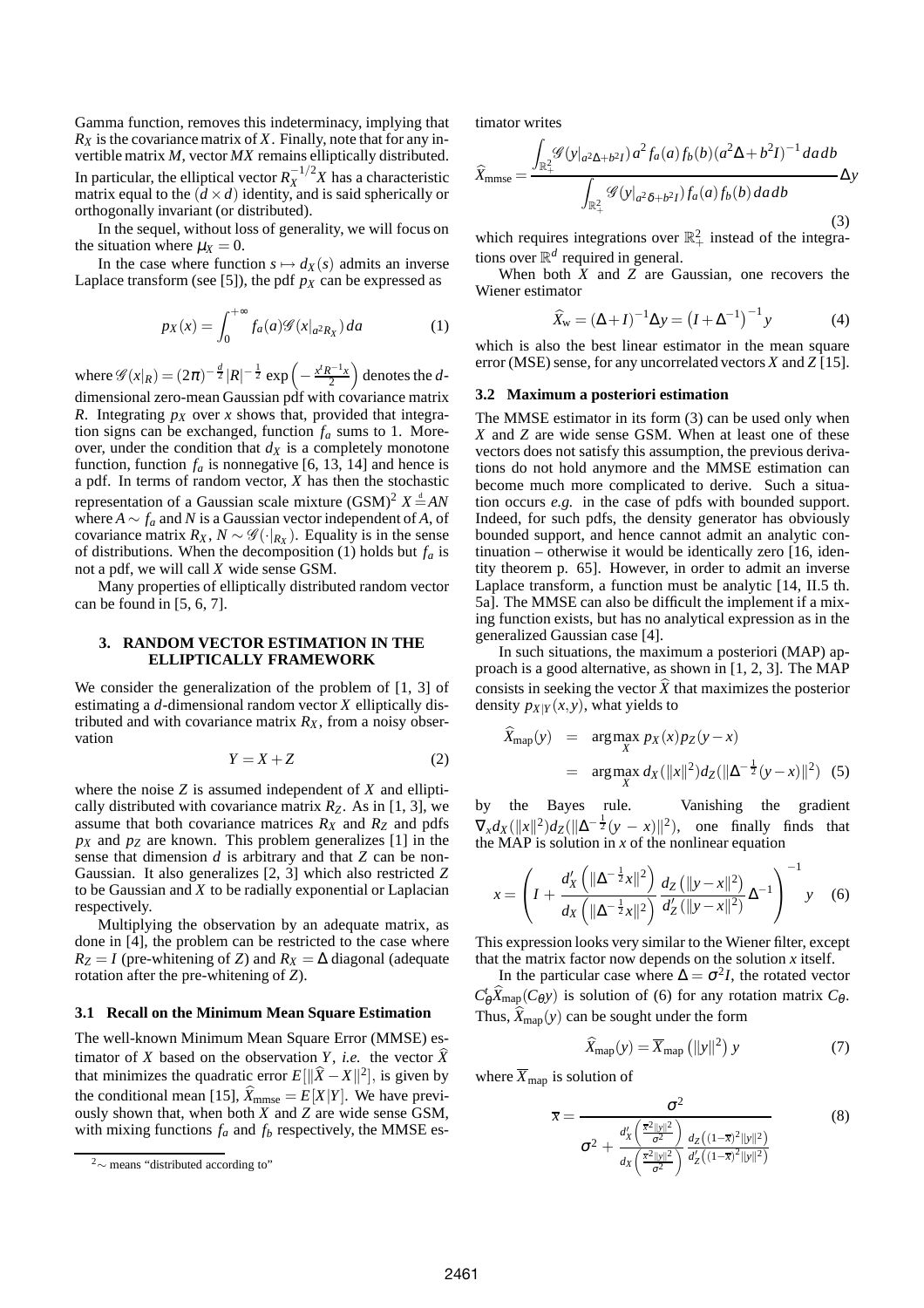Note that in this context, the MMSE and Wiener estimators (3)-(4) can also be written under the form  $\hat{X}_{mmse,w}$  =  $\overline{X}_{mmse,w}$  *y* [4]: in this situation, we will call  $\overline{X}$  "estimator magnitude". One can easily see that  $\hat{X}_w \in [0, 1]$ , and that in the strict sense GSM, the MMSE estimator magnitude is in  $[0:1]$  as well.

In the general case, solving  $(8)$  is not a trivial task. Nevertheless, under additional assumptions, equation (8) can be numerically solved.

- 1. If both *d<sup>X</sup>* and *d<sup>Z</sup>* are continuously differentiable and monotonic (necessarily decreasing), then equation (8) has at least one solution, which, from  $(8)$ , is necessarily in [0; 1]. Indeed, writing  $\bar{x} = G(\bar{x})$  where  $G(\bar{x})$  is the right hand-side of (8), it is immediate that  $G(0) > 0$  and  $G(1) \leq 1$ , hence, from the continuity assumption, there exists at least one  $\overline{x}$  so that  $\overline{x} = G(\overline{x})$ .
- 2. If, additionally, both  $d_X$  and  $d_Z$  admit a second derivative and are log-convex (implying that  $d_{X,Z}d''_{X,Z} - d'^{2}_{X,Z} \ge 0$ ), the fixed-point method  $\overline{x}_{k+1} = G(\overline{x}_k)$  with  $\overline{x}_0 \in [0; 1]$  always converges to a solution of (8), which is a maximum of the posterior distribution (except if it is initialized at a minimum). Deriving the expression of *G* versus  $\bar{x}$  and using both the fact that  $\overline{x} \in [0, 1]$ , the negativity of  $d'_{X, Z}$ , and the log-convexity assumption shows that *G* is an increasing function. Moreover, using additional algebra, one can show that at the maxima of the posterior density versus  $\overline{x}$ ,  $G'(\overline{x}) \leq 1$ : the maxima are the stable fixed points of *G* and the series  $\overline{x}_{k+1} = G(\overline{x}_k)$  is necessarily monotonic and bounded by the stable maxima.



Figure 1: Illustration of eq. (8), when both  $d_X$  and  $d_Z$  are decreasing and log-convex. Points  $\overline{x}_{\rm M}^{\prime}$  and  $\overline{x}_{\rm M}$  correspond to two local maxima of the MAP equation, while the second point,  $\bar{x}_{\rm m}$  corresponds to a minimum. The dotted line illustrates the behavior of the possible sequence  $\overline{x}_{k+1} = G(\overline{x}_k)$ .

In the case where both *X* and *Z* are GSM in the strict sense, it is clear from (1) that  $d'_{X,Z} \leq 0$ . Moreover, by applying the Cauchy-Schwartz inequality to  $d'_{X,Z}(r)$  written under the form (1) yields to the log-convexity of  $d_{X,Z}$ : in the GSM context, both previous conditions are thus satisfied.

Finally, for  $\Delta \not\leq I$ , one can still write  $X_{\text{map}} = \overline{X}_{\text{map}} \odot y$ , where  $\odot$  is the Hadamard (or entrywise) product. Under the monotony assumption, one has  $\overline{X}_{\text{map}} \in [0, 1]^d$  and under the log-convexity assumption, the fixed point method converges to a local maximum. The proof is similar, using the partial derivative in the components of *x*.

Note that since there may exist several maxima, this fixed-point method does not guarantee that the sequence converges to a global maximum. Hence, it can be preferable to consider more efficient optimization methods (*e.g.* such as the simulated annealing method).

The estimation problem addressed in [3], where a radially exponential or a Laplace random vector *X* corrupted by a Gaussian noise *Z* is to be estimated, is a special case of the previous study. Hence, the search for the MAP proposed in [2, 3] is a particular case of the previous result.

The next subsection aims at illustrating both the behavior of the MAP estimator and its performances versus the signal to noise ratio. The advantage and some drawbacks of the MAP approach will be discussed, and the MAP will be compared with the MMSE and Wiener estimators.

#### **3.3 Some illustrative examples**

In the following, we give three illustrations where  $\Delta = \sigma^2 I$ and a fourth one where  $\Delta \not\leq I$ . The performances in terms MSE of both estimators  $\hat{X}_{\text{map}}$ ,  $\hat{X}_{\text{mmse}}$  and  $\hat{X}_w$  will be shown versus the signal-to-noise ratio  $SNR = \frac{E[||X||^2]}{E[||Z||^2]}$  $\frac{E[\|X\|^2]}{E[\|Z\|^2]} = \frac{\text{Trace}(\Delta)}{d} =$  $\sigma^2$ .

The first illustration deals with a vector *X* following an exponential power distribution [17, 18]  $X \sim p_X(x)$  ∝  $e^{-(\gamma x^t x)^{\frac{p}{2}}}$  where  $\gamma = \frac{\Gamma(\frac{d+2}{p})}{\Gamma(d)}$  $\frac{\left(\frac{p}{p}\right)}{d\Gamma\left(\frac{d}{p}\right)}$ , corrupted by a Gaussian random vector. A *d*-variate exponential power random vector is a GSM, however the mixing function is expressed via the pdf  $\mathscr{G}_{\alpha}$  of an  $\alpha$ -stable variable of stability index  $\alpha$  and totally skewed to the right (with skew parameter  $\beta = 1$ ) [4],  $\left(a^{-2}(2\gamma)^{-1}\cos^{-\frac{2}{p}}(p\pi/4)\right)$ . Density  $\mathscr{G}_{\alpha}$ 

 $f_a(a) \propto a^{d-3} \mathcal{G}_{\frac{p}{2}}$ has no analytical expression [4] except in the particular case of the Lévy distribution given by  $\alpha = \frac{1}{2}$ . This case corresponds to  $p = 1$ , and the distribution is known as the radially exponential distribution [2].

Figure 2(left) describes the behavior of  $\overline{X}_{\text{map}}$  versus  $||y||$ , for  $SNR = -5$  dB, in dimension  $d = 5$ , and for  $p = .7$ (top) and  $p = 1$  (bottom). The solid line corresponds to the MAP, while the dashed line represents the MMSE and the dotted line depicts the Wiener estimator. The MMSE is numerically computed via (3), and the code available at the following address [19] is used to numerically compute  $f_a$  when  $p \neq 1$  [4]. Furthermore, in the case  $p = 1$ , one can easily show that the MAP has an explicit form [1, 2, 3]:  $\overline{X}_{\text{map}} = \left(1 - \frac{\sqrt{d+1}}{\sigma \|y\|}\right)$  $\Big)$   $\mathbbm{1}_{[0 \, ; \, 1]}$   $\Big( 1 - \frac{\sqrt{d+1}}{\sigma \| \mathrm{y} \|}$ where  $\mathbb{1}_A$ denotes the indicator function of set *A*. For  $p = .7$ , the MAP was determined by a exhaustive search of the maximum of  $d_X(\overline{x}^2 ||y||^2 / \sigma^2) d_Z((1 - \overline{x})^2 ||y||^2)$  for  $\overline{x} \in [0; 1]$ .

In this figures, one can observe that the Wiener estimator differs from the MAP and from the MMSE, while these two last estimators behave similarly, and tend to be identical when  $\|y\|$  is large. One can also observe that for small  $\|y\|$  the MAP's magnitude is null, while it tends to unity for large  $\|y\|$ . This can be understood considering the tails of the distributions of *X* and *Z*. Indeed, the tails of  $p<sub>X</sub>$  are heavier than those of  $p<sub>Z</sub>$ : large (resp. small) values of the observation *Y* are more probably due to *X* (resp. *Z*). Finally, one can observe a discontinuity for the case  $p = .7$ . Whatever *p*, for small  $||y||$ , the posterior density, function of  $\overline{x}$ , is decreasing and the MAP is null. However, one can observe that 0 is a fixed point of *G*, although the derivative of the posterior density is not zero. Indeed,  $d'_{X}/d_{X}$  is infinite for  $\bar{x} = 0$ and the division by this quantity to obtain *G* allows to recover this solution here. As  $\|y\|$  increases, one observes the "emergence" of a local maximum. This local maximum becomes global for large  $||y||$ . For small *p* the location of the local maximum is "far" from zero, explaining the observed discontinuity; this is not the case for "large" *p*. This is illustrated in figure 2(middle).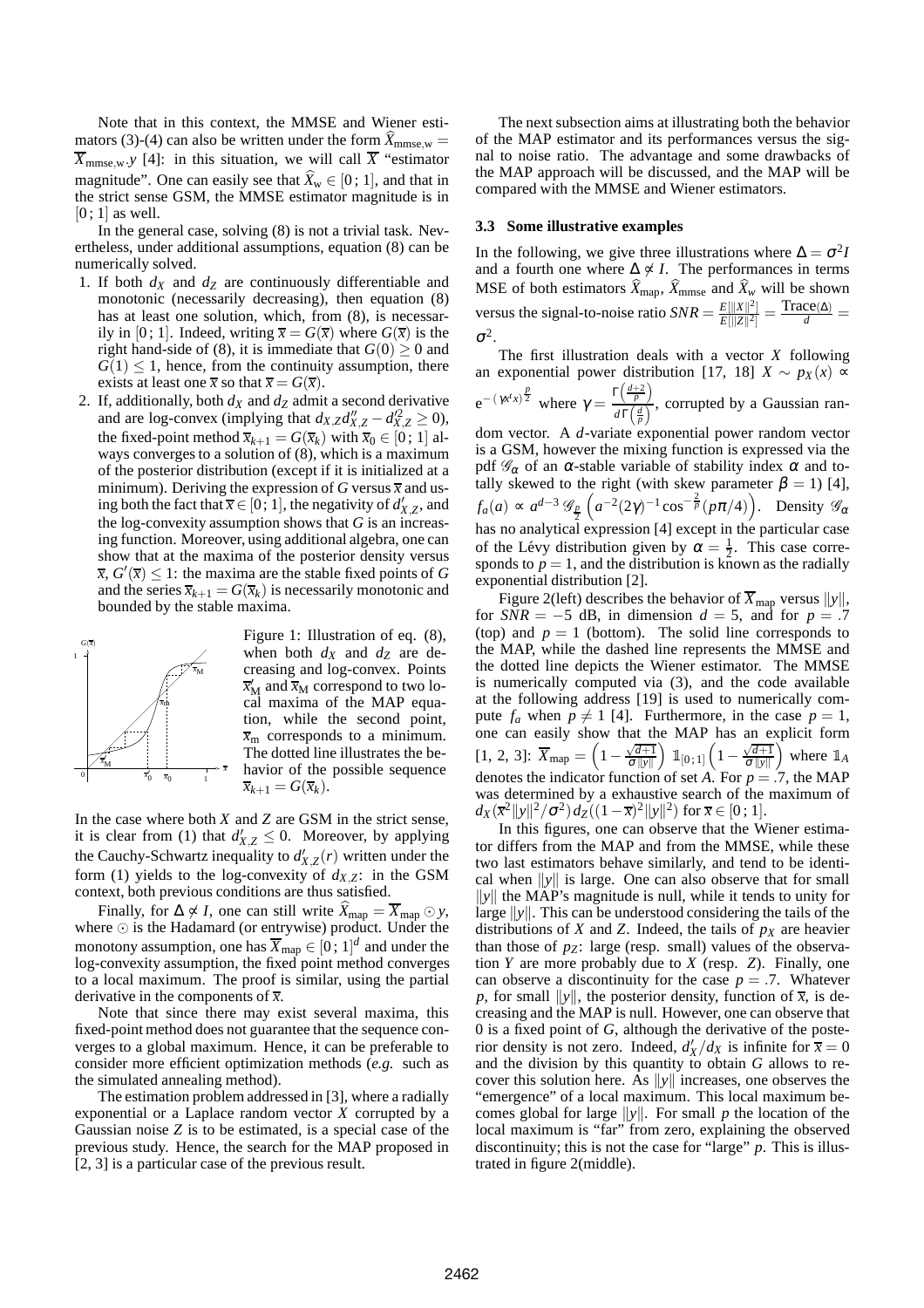The right figures 2 depict the behavior of the MSE normalized by the variance of vector *X*,  $\frac{MSE}{d\sigma^2}$ , of the MAP estimator, as a function of the SNR, compared to that of the Wiener estimator and to the minimal MSE. One can observe that although the Wiener estimator highly differs from the MMSE, surprisingly their performances are similar. Conversely, the MAP's performances differ from that of the MMSE. This is particularly true for small SNR, and for "small" *p*. An explanation comes from the fact that for large SNR, *X* "dominates" the observation: thus both the MMSE and the MAP tend to be unity even for small values of  $||y||$ .



Figure 2: Left: Estimators' magnitudes  $\overline{X}_{\text{map}}$  (solid line),  $\overline{X}_{mmse}$  (dashed line) and  $\overline{X}_{w}$  dotted line) as a function of  $||y||$ ; Middle: Shape of the posterior density (arbitrarily rescaled) versus  $\bar{x}$  for some values of  $||y||$ . Right: Mean Square Error normalized by the variance of *X*,  $\frac{MSE}{d\sigma^2}$  versus the SNR  $\sigma^2$ ; *X* is exponentially power distributed corrupted by Gaussian noise, the SNR is -5dB, the dimension is  $d = 5$  and  $p = .7$ (upper curves) or  $p = 1$  (lower curves).  $||y|| = 3$  (solid line) 6 (dashed line) and 7 (dashed-dotted line) for  $p = .7$  and  $||y|| = 3,6,7$  for  $p = 1$ .

The second case concerns a vector *X* with *d*−variate Student-t distribution embedded in Student-t noise *Z*. In this situation, the density generators write  $d_{X,Z}(r)$  ∝  $\int_{0}^{\frac{d+v_{x,z}}{2}}$  where  $v_{x,z}$  are the degrees of freedom and

 $\left(1+\frac{r}{k_{x,z}}\right)$  $k_{x,z} = v_{x,z} - 2$  if  $v_{x,z} > 2$ , and  $k_{x,z} = 1$  otherwise<sup>3</sup>. *X* and *Z* are GSM and their mixing variable are square root of Gamma distributed [4].

Although this case can be treated in the general setting previously presented, the MAP simplifies again. Indeed, one can show that the estimator magnitude is solution of the cubic equation  $(v_x + v_z + 2d) ||y||^2 \overline{x^3} - (2v_x + v_z + 3d) ||y||^2 \overline{x^2} +$  $(\sigma^2 k_x (v_z + d) + (k_z + ||y||^2)(v_x + d))\overline{x} - \sigma^2 k_x (v_z + d) = 0.$ In this particular situation the MAP can hence be sought using Cardano's approach that finds the roots of a third order polynomial. Moreover, the case where *X* (resp. *Z*) is Gaussian can be recovered by dividing the cubic polynomial by  $v_x$ (resp.  $v_z$ ) and letting  $v_x$  and  $k_x = v_x - 2$  (resp.  $v_z$  and  $k_z$ ) tend to infinity.

Figure 3 describes the behavior of the MAP magnitude versus  $\|v\|$  (left) and its performances compared to the MMSE (right). The MAP is sought using the abovementioned Cardano's approach, while the MMSE magnitude is implemented from the numerical integration of (3) and using polar coordinates that simplify the integrations over  $\mathbb{R}^2_+$ to integrations over [0;  $\pi/2$ ]. The same analysis as in the first example holds concerning the estimators' magnitudes. But in this example, the Wiener estimator gives performances similar to the MAP's ones. The losses of performance of these two estimators compared to the MMSE are large, especially for small SNR. The only advantage of the MAP here is its simplicity compared to the MMSE (in spite of the possible existence of local maxima).



Figure 3: Same as figures 2, but for *X* and *Z* Student-t distributed with  $v_x = 2.5$ ,  $v_z = 10$ ,  $d = 5$  and for  $SNR = +5dB$ .

The third example aims to show that the previous results still hold even if *X*, although elliptically distributed, is not a (wide-sense) GSM. To this end, we consider the example of a Student-r random vector *X*, corrupted by a Gaussian noise. The density generator of *X* writes  $d_X(r) \propto$  $\left(1 - \frac{r}{v+2}\right)^{\frac{v-d}{2}} \mathbb{1}_{[0;v+2]}(r)$ . In this example, *d<sub>X</sub>* does not admit a Gaussian scale mixture form as mentioned in the introduction of the MAP estimation. Thus, since developing the MMSE estimator is difficult, even computationally, in this example, only the MAP and Wiener estimation will be illustrated. Moreover, in this situation again the MAP can be sought easily since it satisfies the cubic equation  $||y||^2 \overline{x}^3 - ||y||^2 \overline{x}^2 - ((\nu+2)s^2 + \nu - d) \overline{x} + (\nu+2)s^2 = 0,$ which can be solved via Cardano's approach.

The results are exhibited in figure 4. The same interpretation of the estimator's magnitude behavior holds (but here, the noise pdf has heavier tails than that of the pdf of the vector to estimate). In this example, the performances of the MAP are highly better than that of the Wiener estimator. Moreover an important advantage of the MAP in this example is that the MMSE cannot be implemented in the general setting of [4].



Figure 4: Same as figure 2, but for the non wide-sense GSM above-presented. The parameters are  $v = 6$ ,  $d = 5$  and  $SNR = -5d\overline{B}$ .

The last example concerns the estimation of a generalized Laplacian vector of density generator  $d_X(r) \propto$  $r^{\frac{v-d}{4}} K_{\frac{v-d}{2}}(\sqrt{vr})$  [12], embedded in Gaussian noise, but in the context where  $\Delta = \frac{\sigma^2}{3}$  $\frac{\sigma^2}{3} \left( \begin{smallmatrix} 1 & 0 \\ 0 & 5 \end{smallmatrix} \right)$ . Figures 5 depict the behavior of each components of  $\overline{X}_{\text{map}}$  versus *y*. These figures clearly show that the estimators do not remain functions of a quadratic form since the constant  $\overline{X}$  levels seem to be ellipsoidal, but with eccentricities that depend on the level.

<sup>&</sup>lt;sup>3</sup>in this case *X* has infinite covariance; for  $v = 1$  one finds a Cauchy random vectors